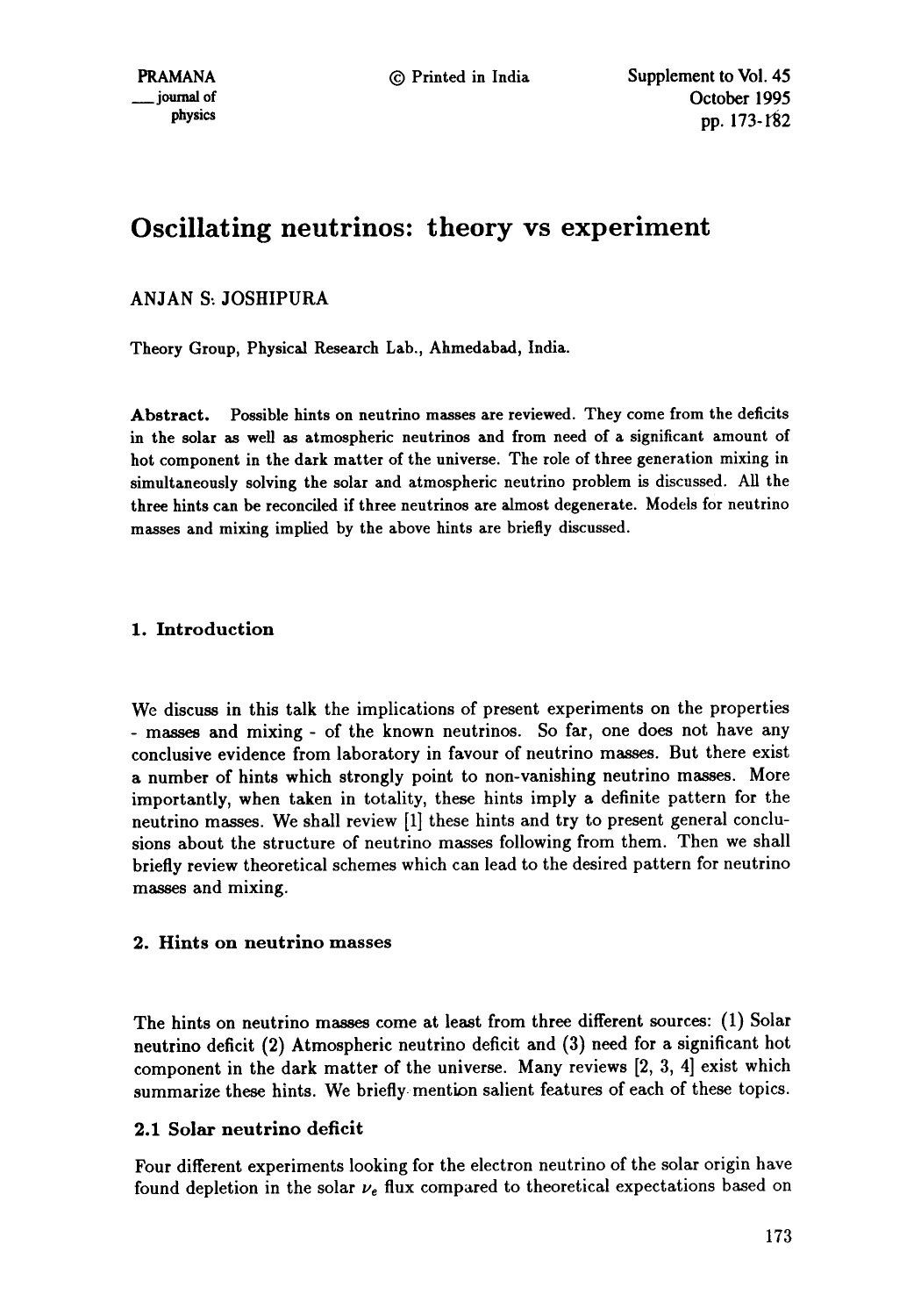the standard solar model (SSM). The recent results are [3]

$$
R_{sol} = \frac{\text{Observedflux}}{\text{SSMflux}} = 0.318 \pm 0.051 \quad (\text{Homstate})
$$
  
= 0.51 \pm 0.04 \pm 0.06 \quad (\text{Kamioka II} + \text{III}) \qquad (1)  
= 0.58 \pm 0.07 \quad (\text{GALLEX} + \text{SAGE})

- The SSM rates are calculated using the flux of Bachall's group.
- Different experiments observed different amount of depletion. Since these experiments are sensitive to different parts of the neutrino energy spectrum, the above results can be understood in terms of some underlying mechanism which can cause the energy dependent suppression. This would occur if the Mikhyev Smirnov Wolfenstein (MSW) [5] conversion or the long wave length vacuum [6] oscillations cause the depletion in the  $\nu_e$  flux. In contrast, the vacuum oscillations with a wavelength much shorter than the Sun-Earth distance cannot explain the observed energy dependence of depletion.
- It has been argued [7] that various experimental results are indicative of some new physics rather than of uncertainty in our knowledge of the Sun.
- If one assumes neutrino oscillations to be responsible for the depletion of  $\nu_e$  then the relevant parameter space is restricted to the following in case of the two generation mixing. For the vacuum solution, one has

$$
\delta m^2 \sim (0.55 - 1.1) \times 10^{-10} \, \text{eV}^2 \quad \sin^2 2\theta \sim 0.75 - 1 \tag{2}
$$

while for the MSW solution, one has

$$
\delta m^2 \sim 6 \times 10^{-6} \text{eV}^2 \quad \sin^2 2\theta \sim 0.007 \quad \text{(Non-Adiabatic)}
$$
\n
$$
\delta m^2 \sim 9 \times 10^{-6} \quad \text{(eV}^2) \; ; \quad \sin^2 2\theta \sim 0.6 \text{(Adiabatic)} \tag{3}
$$

#### 2.2 Atmospheric neutrino deficit

The atmospheric neutrinos are produced in decays of pions, kaons and muons originating from interactions of cosmic rays with the atmosphere. Observations of these neutrinos seem to indicate the depletion in the muon to electron neutrino flux ratio compared to the theoretical expectations. Experimental findings of various groups are as follows [3]:

$$
R = \frac{(\mu/e)_{OBS}}{(\mu/e)_{MC}} = 0.60^{+0.06}_{-0.05} \pm 0.05 \quad \text{(KAM Sub GeV)}
$$
  
= 0.57^{+0.08}\_{-0.07} \quad \text{(KAM Multi GeV)}  
= 0.54 \pm 0.05 \pm 0.12, \quad \text{(IMB - 3)}  
= 0.69 \pm 0.19 \pm 0.09, \quad \text{(SOUDAN)}  
= 0.87 \pm 0.16 \pm 0.08, \quad \text{(FREJUS)} \tag{4}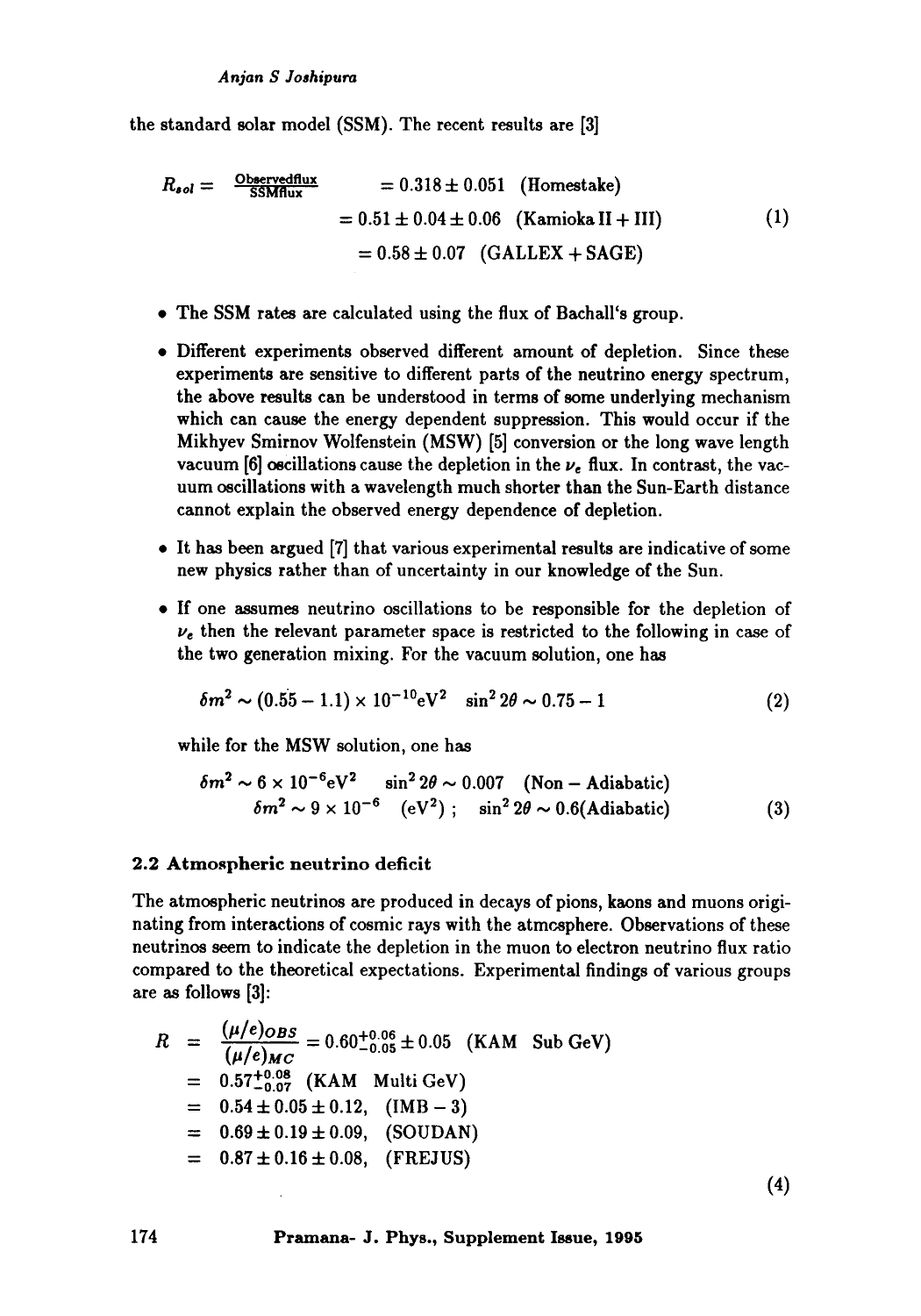where  $(\mu/e)_{MC}$  is the ratio generated through the monte carlo simulation using the theoretically calculated fluxes.

The following remarks are in order:

- The absolute flux of  $\nu_e$  and  $\nu_\mu$  have about 30% uncertainty but their ratio is much less uncertain  $($   $\sim$  5%). Thus the experimental indication in the depletion in  $R$  can be pointing to genuine effects like oscillations.
- The deficit is seen [8] by Kamioka in two sets of data. One corresponding to the contained events with energy  $< O(GeV)$  approximately. The other set consists of contained and partially contained events in the multi GeV range.
- IMB group has also looked for the upward going muons. Their numbers in this case are consistent with no oscillation hypothesis.
- The Kamioka group finds [8] strong dependence on the zenith angle in the multi GeV data. The down coming neutrinos do not show much depletion compared to the upgoing ones which are depleted by about 50%. Since, the latter travels much larger distance compared to the down going neutrinos, this zenith angle dependence is strongly suggestive of the oscillation phenomena with typical wavelength of order few tens of km. In fact, the best fit values of parameters quoted by Kamioka assuming the oscillations to be the cause of depletion are

$$
\Delta m^2 \simeq 1.6 \times 10^{-2} \, eV^2 \,, \, \sin^2 2\theta \simeq 1 \,. \tag{5}
$$

### **2.3 Dark matter**

Combinations of experimental evidences and strong theoretical arguments lead one to believe that our universe is mostly made up of non baryonic dark matter [9, 10].

Neutrinos are the only known particles among various candidates for the dark matter that have been proposed. But it is likely that neutrinos by themselves may not be responsible for all the non baryonic dark matter. This follows from the arguments based on the structure formation [10] in the early universe. Because of relatively small masses, neutrinos are relativistic till quite late in the evolution of the universe. Free streaming of these neutrinos cannot allow for the growth of small structures which could have evolved to the galactic sizes at present. The structures at smaller scales arise more naturally if the dark matter is cold, for example, heavy weakly interacting particle like the lightest supersymmetric state. But this by itself is not successful in explaining the large scale structure. This has given rise [11] to suggestion of the mixed dark matter scenario with simultaneous presence of the hot and cold component in the dark matter. Assuming the hot component to be in the form of neutrinos one finds that roughly 30% contribution by them in addition to cold matter simultaneously fit the COBE and IRAS observations. Taken at the face value this suggests that the sum of the neutrino masses [11] should be

 $\sum m_{\nu_i} \sim 7 \text{eV}$  (6)

**Pramana- J. Phys., Supplement Issue, 1995** 175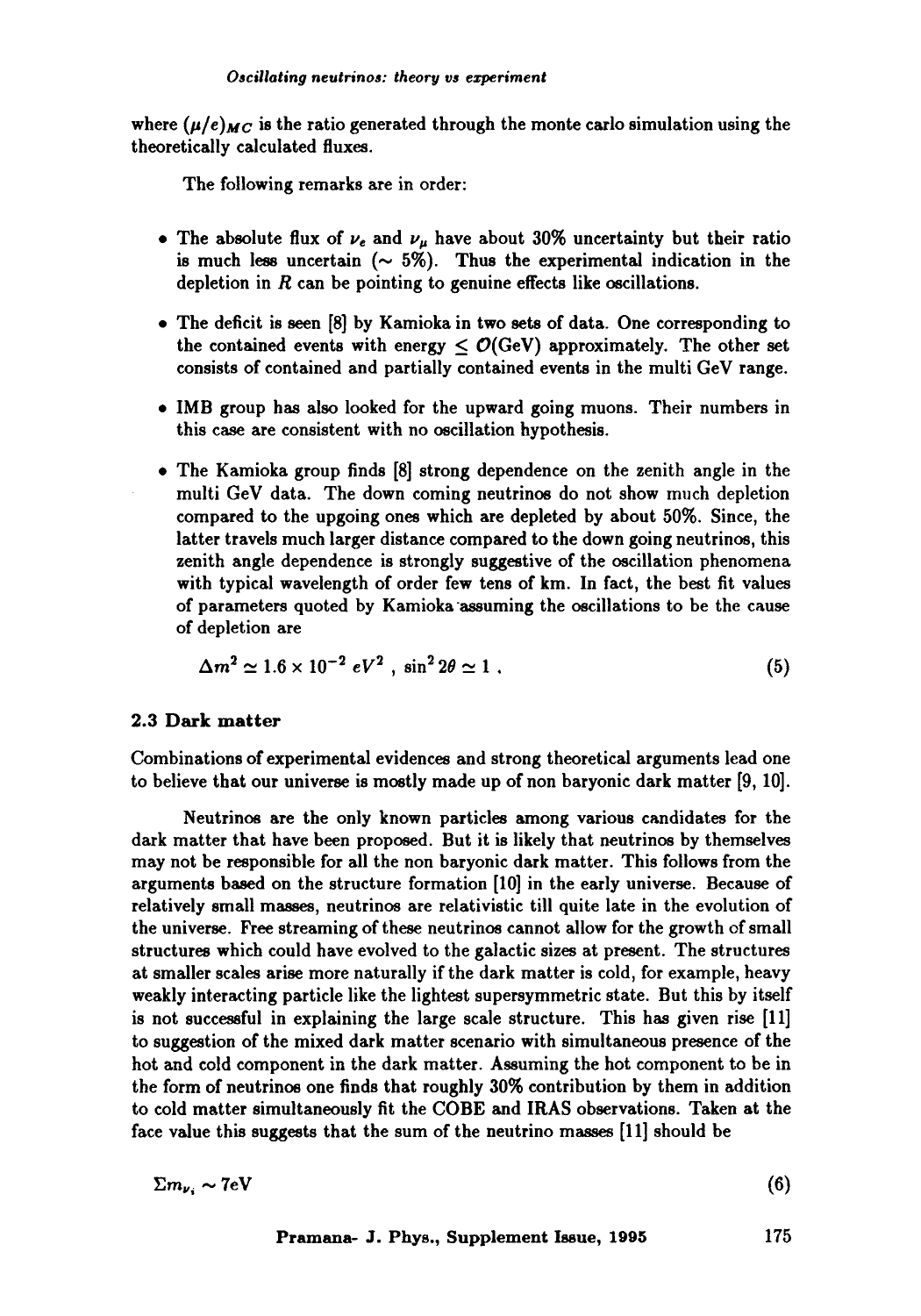## **3. Pattern of neutrino masses**

It is likely that neutrino masses may not be responsible for one or more of the phenomena discussed in the last section or that the experimental findings themselves may need some revision. But if one takes all these hints seriously than one could draw strong theoretical conclusions about the pattern of neutrino masses. First, we discuss the possible pattern of neutrino masses and mixing necessary in order to simultaneously solve the solar and atmospheric neutrino problems. If one also wants neutrinos to provide the hot component in the dark matter then the structure of neutrino masses get further constrained. We discuss this in the subsequent subsection.

### 3.1 Solar and atmospheric neutrino deficits

The restrictions imposed by the solar and atmospheric neutrino deficits on masses and mixing have already been displayed in eqs.(2,3) and eq. (5). One can draw the following obvious conclusions from these equations:

(i) At least two of the three masses and mixing angles among neutrinos must be non-zero.

*(ii)* At least one of the mixing angles must be large and

*(iii)* two independent (mass)<sup>2</sup> differences between neutrinos must be hierarchical. Such hierarchy can result if the non-zero masses themselves are hierarchical or if two are nearly degenerate with the common (mass)<sup>2</sup> around  $10^{-2}$  (eV)<sup>2</sup> and (mass)<sup>2</sup> splitting around  $10^{-5} - 10^{-6}$  (eV)<sup>2</sup>.

The  $(i)$  above imply that all three neutrinos would be involved in the oscillations and conventional analysis of the neutrino oscillations in terms of two generations may be inadequate in general. More importantly, in many cases the observed atmospheric neutrino deficit can influence the region of parameter space allowed by the solar neutrino experiments and vice versa.

A priori, the analysis of neutrino experiments in terms of three neutrino generations seems complicated since in general two independent  $(mass)^2$  differences and three mixing angles are involved. But the fact that (mass)<sup>2</sup> differences are hierarchical greatly simplifies the analysis of oscillations both in vacuum as well as in the presence of the matter. Thus it becomes possible to simultaneously analyze the combined implications of the solar and atmospheric neutrino data.

Consider first the vacuum oscillations and the simplest mass hierarchy  $m_{\nu_1} \ll$  $m_{\nu_2} \ll m_{\nu_3}$  with  $\Delta_{32} \sim 10^{-2}$  (eV)<sup>2</sup>,  $\Delta_{12} \sim 10^{-5}$  (eV)<sup>2</sup>. The length scale associated with  $\Delta_{12}$  is  $\sim 10^5(\frac{E}{100 \text{ HzV}})$  km. The effects of such oscillations cannot be felt in the laboratory or in the atmospheric neutrino experiments. Hence, one can take  $m_1 = m_2$  in analyzing these phenomena and all relevant conversion probabilities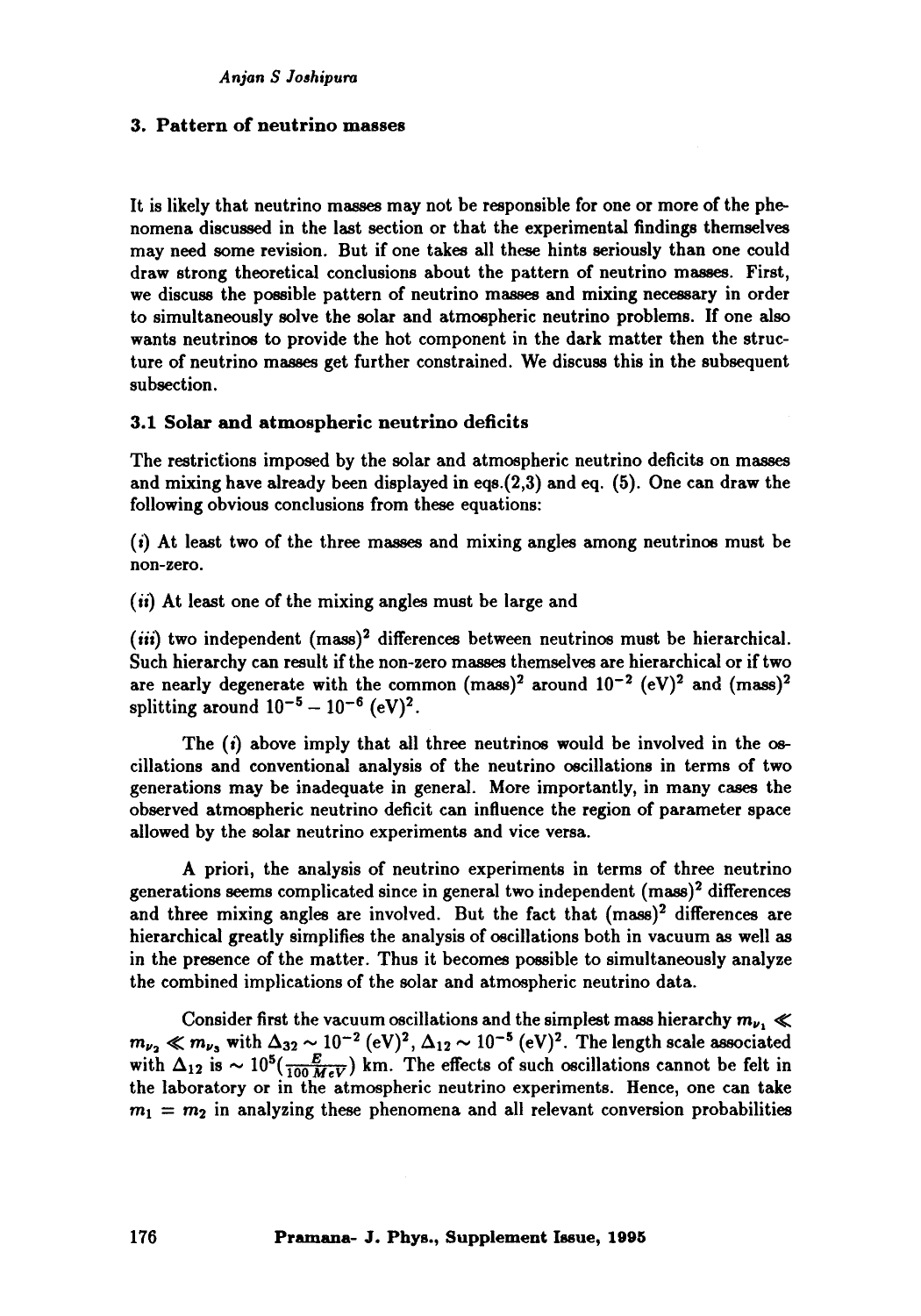[12] depend only on  $\Delta_{32}$ .

$$
P_{\nu_e} \nu_e = 1 - 4s_{13}^2 c_{13}^2 S; \qquad P_{\nu_e} \nu_{\mu} = s_{13}^2 c_{13}^2 s_{23}^2 S
$$
  
\n
$$
P_{\nu_{\mu}} \nu_{\mu} = 1 - 4s_{23}^2 c_{13}^2 (1 - c_{13}^2 s_{23}^2) S; \qquad P_{\nu_e} \nu_{\tau} = 4s_{13}^2 c_{13}^2 s_{23}^2 S
$$
  
\n
$$
P_{\nu_{\tau}} \nu_{\tau} = 1 - c_{23}^2 c_{13}^2 (1 - c_{13}^2 c_{23}^2) S; \qquad P_{\nu_{\mu}} \nu_{\tau} = 4s_{23}^2 c_{13}^4 c_{23}^2 S
$$
  
\n(7)

where  $S = \sin^2 \frac{\Delta_{21} L}{4E}$ . Note that only two of the three mixing angles appear in all the probabilities. Thus one has effectively one more parameter compared to the conventional analysis in terms of only two generations. The detailed restrictions on the angles  $\theta_{13}$ ,  $\theta_{23}$  and on  $\Delta_{23}$  following from the laboratory search of the oscillations can be found for example in ref.[12].

Consider now the matter effects inside the Sun. The matter can enhance the conversion of  $\nu_e$  if the latter go through the MSW resonance inside the Sun. As is well known, this requires the relevant (mass)<sup>2</sup> differences around  $10^{-5}$  (eV)<sup>2</sup>. The oscillations characterized by  $\Delta_{32} \sim 10^{-2}$  (eV)<sup>2</sup> do not go through a resonance and the matter effects also get simplified in spite of the presence of three generations  $[12, 13, 14]$ . More specifically, the effective matter dependent  $(mass)^2$  matrix can be expressed as

$$
M_A^2 = \begin{pmatrix} s_{12}^2 \Delta_{21} + Ac_{13}^2 & s_{12}c_{12}\Delta_{21} & 0 \\ s_{12}c_{12}\Delta_{21} & c_{12}^2 \Delta_{21} & 0 \\ 0 & 0 & \Delta_{31} \end{pmatrix} + O(\frac{\sin 2\theta_{13}A}{2\Delta_{32}})
$$
(8)

where  $A = 2\sqrt{2}G_F n_e E$ . The above equation is formally the same as in case of two generations. There are two important differences however. The resonance condition following from eq.(8) now becomes

$$
\Delta_{21}\cos 2\theta_{12}=c_{13}^2A\tag{9}
$$

Secondly, the survival probability for the electron neutrino now takes the form

$$
P_{\nu_e \ \nu_e} = c_{13}^4 P_2(\theta_{12}, \Delta_{12}) + s_{13}^4 \tag{10}
$$

where  $P_2(\theta_{12}, \Delta_{12})$  is the standard survival probability in case of the two generations. Both eqs (9) and (10) differ from the corresponding two genration case because of the presence of one more mixing angle namely,  $\theta_{13}$ .

One could distinguish between two physically different possibilities:

(a) The solar neutrino deficit arises due to  $\nu_e$   $\nu_\mu$  oscillations while the  $\nu_\mu$   $\nu_\tau$ oscillations solve the atmospheric neutrino problem [12].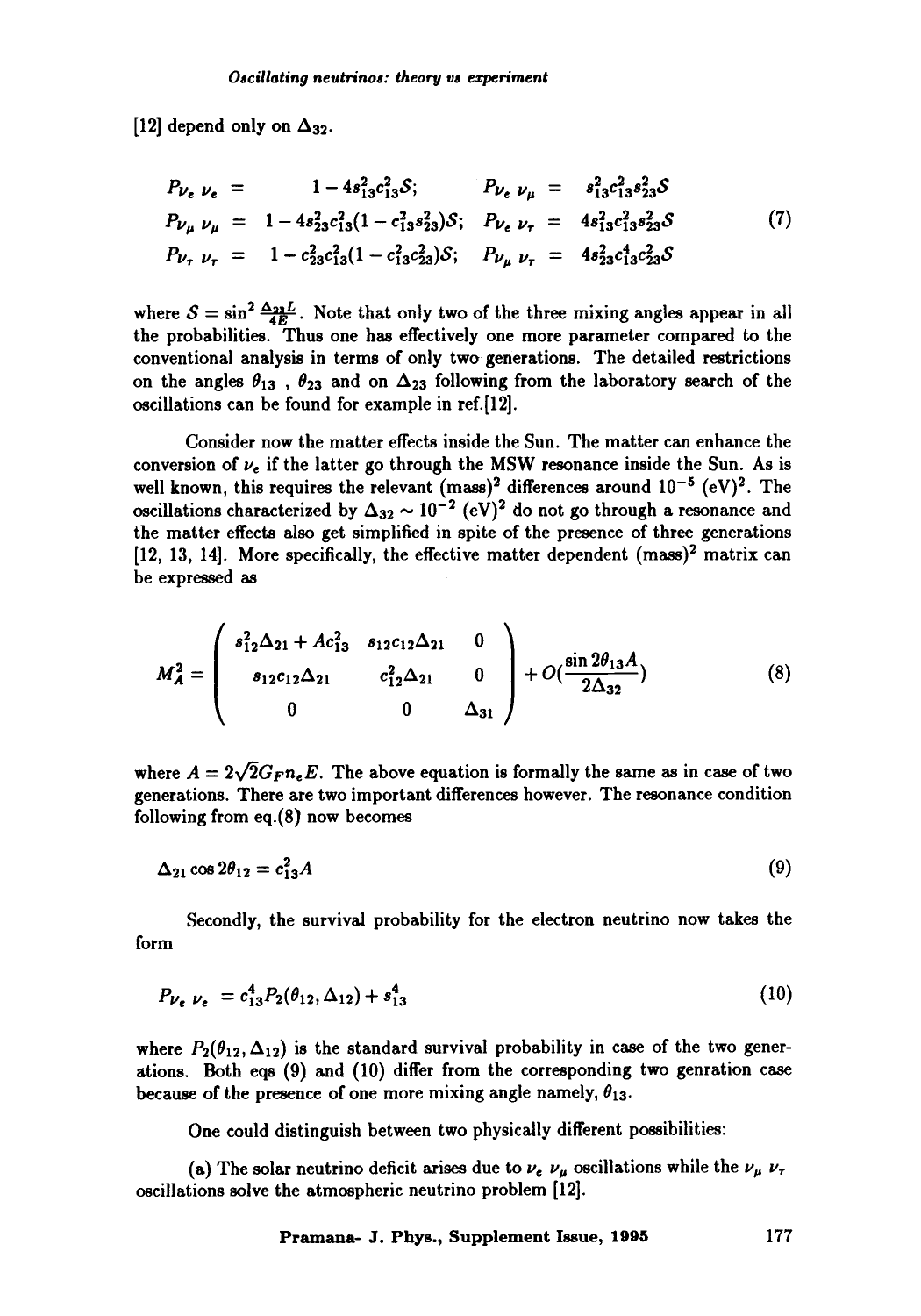#### *An.ion S Joshipuru*

(b) Alternatively, the solar neutrino problem can be solved by the  $\nu_e$   $\nu_\tau$ oscillations and atmospheric neutrino by the  $\nu_e$   $\nu_\mu$  [14]. The survival probability is given in this case by

$$
P_{\nu_e \ \nu_e} = c_{12}^4 P_2(\theta_{13}, \Delta_{13}) + s_{12}^4 \tag{11}
$$

Note that in case (b), the additional angle entering the survival probabilities for the solar  $\nu_e$  is required to be large from the atmospheric neutrino anomaly in contrast to the case (a) where the angle  $\theta_{13}$  could be small. Thus, in case (b), one *cannot* treat the solar neutrino deficite as purely two generation problem and the allowed region in parameter space changes. The region allowed by the solar neutrino data including the energy distribution observed by the Kamioka is determined for the case (b) in [14]. The allowed region is considerably larger in comparision to the two generation scenario.

Note that the cases (b) above requires a mass hierarchy different from the conventional one namely  $m_{\nu_e} \ll m_{\nu_\mu} \ll m_{\nu_\tau}$ . But such inverted hierarchies are not uncommon and occur for example in one of the most popular models for the neutrino masses namely, the Zee model [15]. The detailed mixing pattern predicted in this model is however not favoured [16] by the data in case of scenario (b).

#### 3.2 Combined solution

While it is possible to solve the atmospheric and solar neutrino problems in variety of ways, combined solution of all three problems imply stringent constraints on the neutrino mass spectrum. The requirement that neutrinos provide the hot component in the dark matter demands that at least one of the neutrino mass should be in the eV range. But if there are only three neutrinos then one cannot generate two (mass)<sup>2</sup> differences both of which are much smaller then  $O(eV)$  unless all the neutrinos are degenerate to a high degree. Alternatively, one needs to introduce additional light sterile [4] neutrino. We shall consider the minimal scenario without any light sterile neutrinos in the following.

## **4. Models for neutrino masses**

The mass terms for three light neutrinos can be written in general as follows:

$$
-\mathcal{L}_{mass} = \frac{1}{2} \nu_L^T m_{eff} \ \nu_L \tag{12}
$$

where  $m_{eff}$  is a matrix in generation space transforming under  $SU(2)_L$  as a triplet. *me/!* breaks the lepton number but it can preserve some linear combinations of the family lepton numbers,  $m_{eff}$  can be generated in one of the following ways [4]:

• Add an  $SU(2)$  triplet scalar field T and assign non-zero vacuum expectation value (vev) to its neutral component. This way of generating mass term gives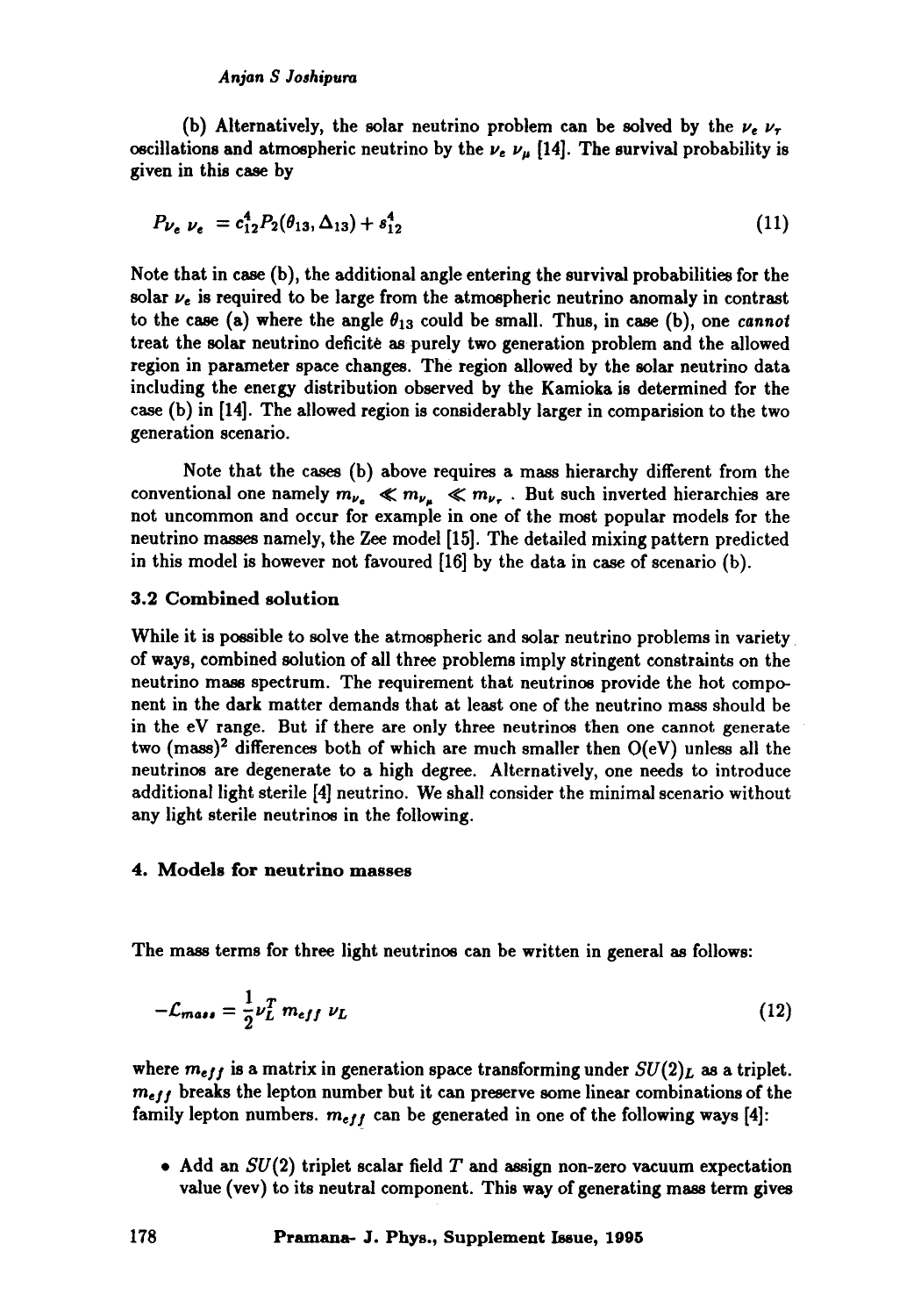rise to a triplet -Goldstone boson if the lepton number is not explicitly broken in the Higgs potential and is ruled out by the measured value of the invisible width of Z.

- 9 Generate an effective triplet term by radiative corrections. A proto-type of this way of mass generation is provided by the Zee model [15].
- Couple the  $\nu_L$  to one or more heavy neutrinos. This results in the effective couplings of the above type. The prime example of this is the well known seesaw mechanism which is characterized by the following mass matrix between  $\nu_L$  and  $\nu_R$

$$
\mathcal{M}_{\nu} = \left( \begin{array}{cc} 0 & m_D \\ m_D^T & M_R \end{array} \right) \tag{13}
$$

leading to the effective mass matrix

$$
m_{eff} = -m_D M_R^{-1} m_D^T \tag{14}
$$

Any one or more of above can be used to generate masses for the known left-handed neutrinos.

The seesaw models naturally arise in grand unified theories like  $SO(10)$ . The simplest of such theory also relates the neutrino Dirac masses to the mass matrix for the charged 2/3 quarks. As a result, the neutrino masses display strong generation dependence as long as  $M_R$  is generation blind. Typically,

$$
m_{\nu_e} \sim \frac{m_u^2}{M_R} \quad ; m_{\nu_\mu} \sim \frac{m_c^2}{M_R} \quad ; m_{\nu_\tau} \sim \frac{m_t^2}{M_R} \tag{15}
$$

The above equations imply

$$
\frac{\Delta_{32}}{\Delta_{21}} \approx (\frac{m_t}{m_c})^4 \sim 10^8 \tag{16}
$$

Hence it is not possible to solve both the atmospheric and solar neutrino problems simultaneously in the seesaw model based on the simplest  $SO(10)$ . It should however be remembered that the above results, many times taken as predictions of the seesaw scheme, are strongly model dependent. If  $M_R$  shows some generation dependence then the predictions could change drastically. For example, it is possible [17] to construct models where all the three neutrinos have masses in the eV range and two of them have mass splitting which could account for the solar neutrino deficit through the MSW mechanism. Moreover, such structure follows from natural assumptions namely  $m<sub>D</sub>$  coinciding with the up quark masses and all the nonzero elements of  $M_R$  having the same order of magnitudes. Such models are interesting from the point of view that they display completely different pattern compared to the standard seesaw prediction. But, one cannot still obtain almost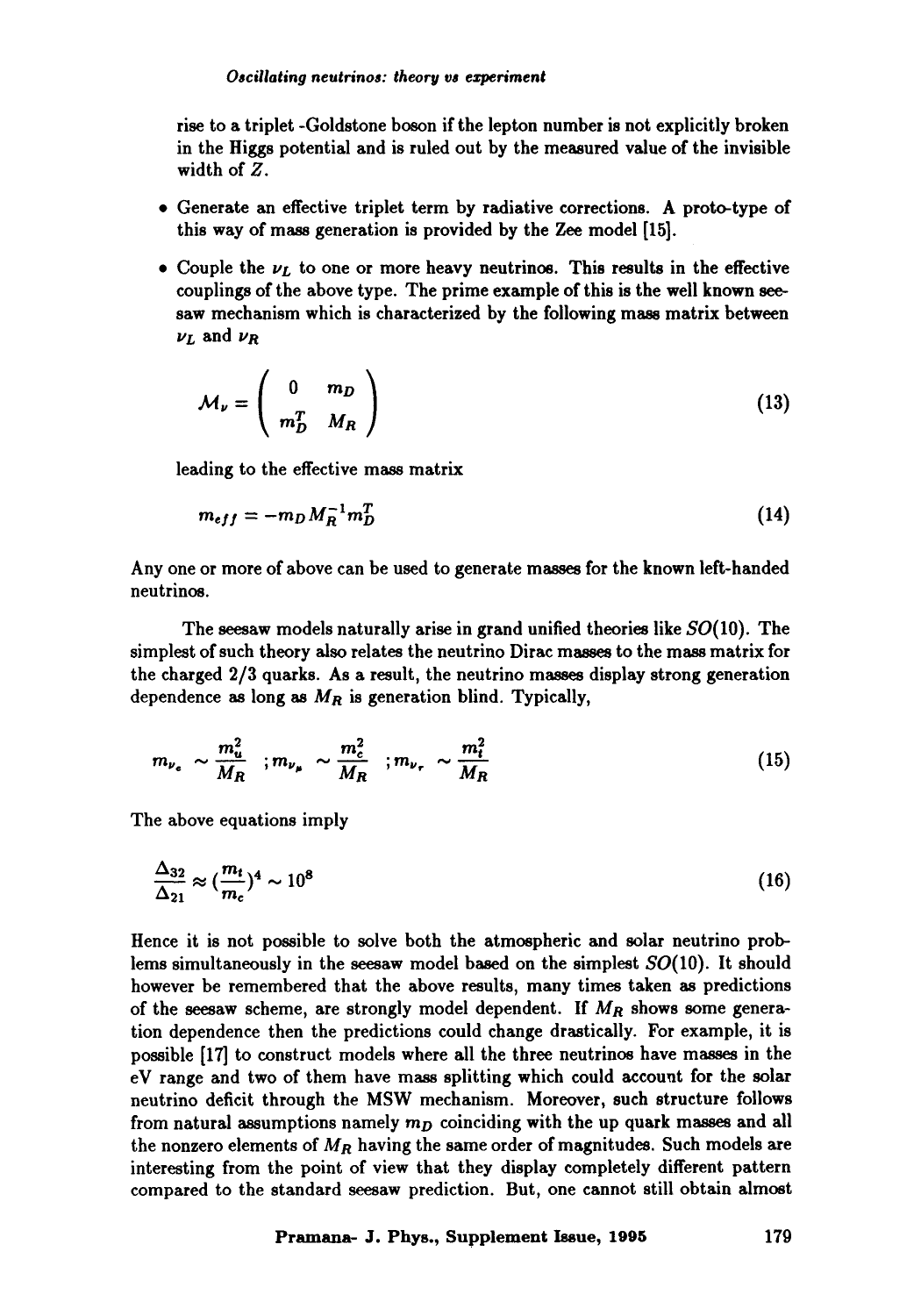degenerate spectrum needed for the simultaneous solution of all the three problems discussed above.

A possible mechanism to obtain (almost) degenerate spectrum and the required departures from degeneracy was proposed in ref.[18, 19]. The mechanism presented there is quite natural in the context of the left right symmetric theories with manifest parity invariance. The majorana masses for the right handed neutrinos come from the  $SU(2)_R$  triplet. But then the manifest left right symmetry requires the presence of a left handed triplet field with non-zero vev resulting in the following structure instead of eq. (13)

$$
M_{\nu} = \left(\begin{array}{cc} m_L & m_D \\ m_D^T & M_R \end{array}\right) \tag{17}
$$

where  $m<sub>L</sub>$  is the majorana mass for the left handed neutrinos. This generates the following effective mass

$$
m_{eff} = m_L - m_D M_R^{-1} m_D^T \tag{18}
$$

If there exists some horizontal symmetry [22] which makes the majorana mass matrices  $m_L, M_R$  proportional to identity matrix then the following pattern emerges for the masses

$$
m_{\nu_e} \sim m_0 - \frac{m_u^2}{M_R} \tag{19}
$$

$$
m_{\nu_{\mu}} \sim m_0 - \frac{m_c^2}{M_R} \tag{20}
$$

$$
m_{\nu_{\tau}} \sim m_0 - \frac{m_{\tau}^2}{M_R} \tag{21}
$$

$$
(22)
$$

This leads to the following prediction [19]

$$
\frac{\Delta_{32}}{\Delta_{12}} \sim (\frac{m_t}{m_c})^2 \sim 10^4 \tag{23}
$$

Thus the hierarchy needed to solve the solar and atmospheric problems simultaneously is automatically reproduced in this picture. Moreover, the common degenerate mass  $m_0$  can be writen as

$$
m_0 \sim (2.5 eV) \left(\frac{\Delta_{21}}{10^{-6} eV^2}\right) \left(\frac{M_R}{10^{16} GeV}\right)
$$
 (24)

Hence if the  $\Delta_{12}$  is in the range appropriate for a solution to the solar neutrino problem through the MSW mechanism and  $M_R$  around the GUT scale then the degenerate mass  $m_0$  is automatically fixed in the eV range needed to provide the hot component in the dark matter.

**180 Pramana- J. Phys., Supplement Issue, 1995**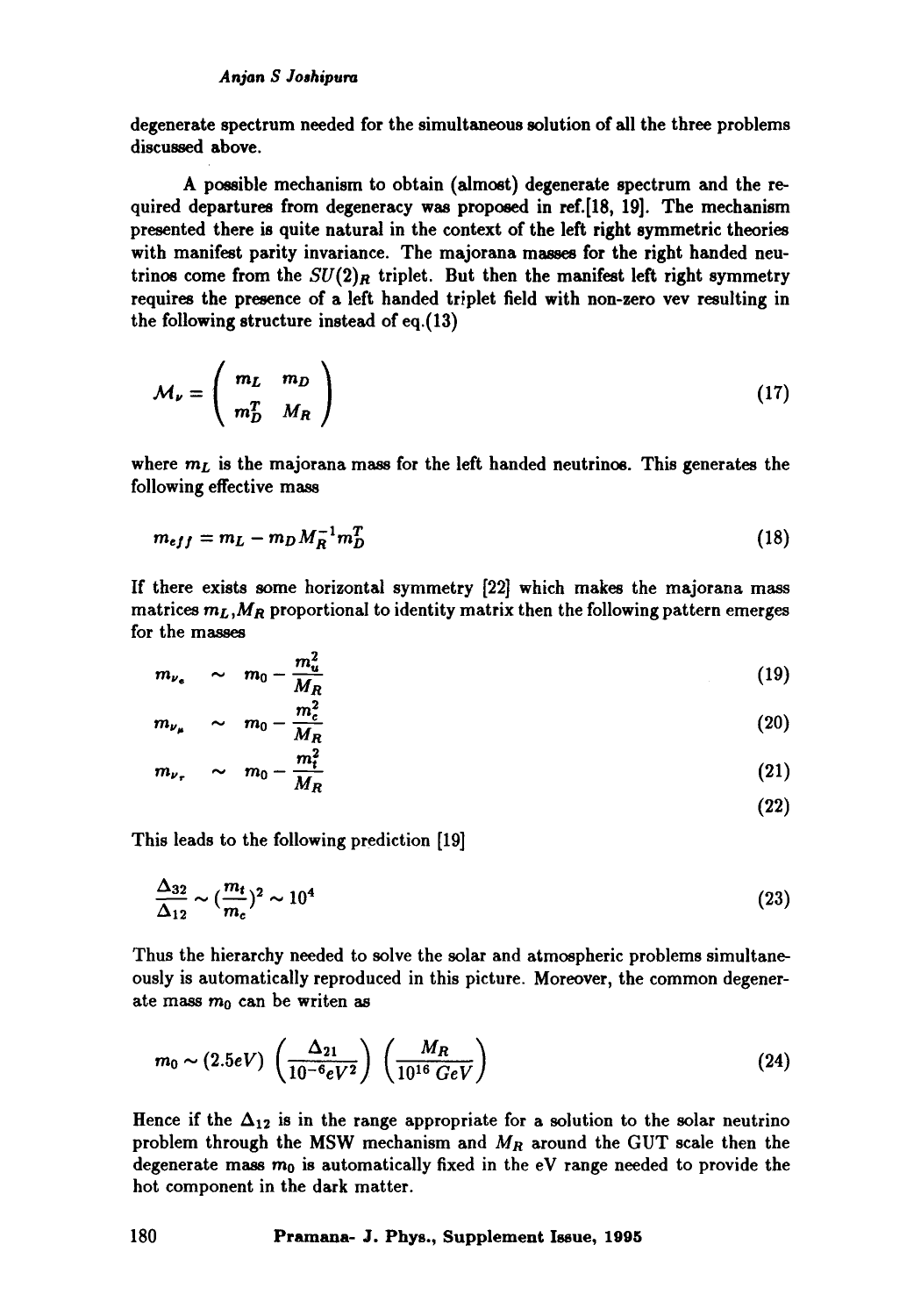One possible problem in the above scheme is difficulty in generating a large mixing needed to solve the atmospheric neutrino problem. The mixing in the lepton sector is correlated to mixing in the quark sector in  $SO(10)$  type models. In case of the ordinary seesaw model, one could destroy this correlation by making the  $M_R$ [23] to be generation dependent. This does not happen in the present case since  $m<sub>L</sub>$  and hence  $M<sub>R</sub>$  is required to be proportional to the identity matrix. This can be avoided if one introduce extra singlet [20] fermions or makes the Higgs structure complex enough to destroy the interesting relations between femion masses existing in the simple SO(10) scenario.

The above scheme predicts a non-zero effective mass of the  $O(2 \text{ eV})$  for the neutrinoless double beta decay amplitude. This is to be contrasted with the latest [24] limit of about 0.68 eV. Thus even after allowing for a factor of two uncertainty in the nuclear matrix elements, the simplest model seems to be ruled out. This however does not exclude the theoretically interesting possibility of degenerate neutrino spectrum since in principal, there could be cancellations among different neutrino contributions. Constructing a realistic model displaying this cancellation is however quite challanging.

## 5. Conclusions

We have reviewed the hints on neutrino masses following from present experiments and have discussed their implications. All the hints can be simultaneously satisfied within the minimal scenario only if all the three neutrinos are almost degenerate. This seemingly different pattern compared to other fermion masses can be naturally understood in the seesaw picture with additional discrete symmetry. The present models for degenerate masses do not seem to be favoured by the neutrinoless double beta decay results if the degenerate mass is to provide the hot dark matter. This may be a pointer to the existence of more than three light neutrinos.

#### References

- [1] We have up dated here some of the material presented at the workshop in the light of new results on the solar and atmospheric neutrino problems.
- [2] For a review see A. Yu. Smirnov, invited talk at Lepton Photon Conference, Cornell, 1993, ICTP preprint IC/93/388.
- [3] K.V.L. Sarma, Tata Inst. of Fundamental Research, Bombay preprint, TIFR/TH/84-13, HEP-PH 9408277
- [4] J.W.F. Valle, *Gauge Theories and the Physics of Neutrino Mass, Prog. Part. Nucl. Phys.* 26 (1991) 91-171.
- [5] M. Mikheyev, A. Smirnov, *Soy. J. Nucl. Phys.* 42 (1986) 913; L. Wolfenstein, *Phys. Rev.* D17 (1978) 2369; *ibid.* D20 (1979) 2634.
- [6] S. Glashow, L. Krauss, *Phys. Left.* B190 (1987) 199; V. Barger, R. Phillips, *Phys. Rev. Lett.* 69 (1992) 3135 and references therein P. Krastev and S. T. Petcov, *Phys. Rev. Lett. 72* (1994) 1960; V. Barger, et al *Phys. Rev.* D43 (1991) 1759